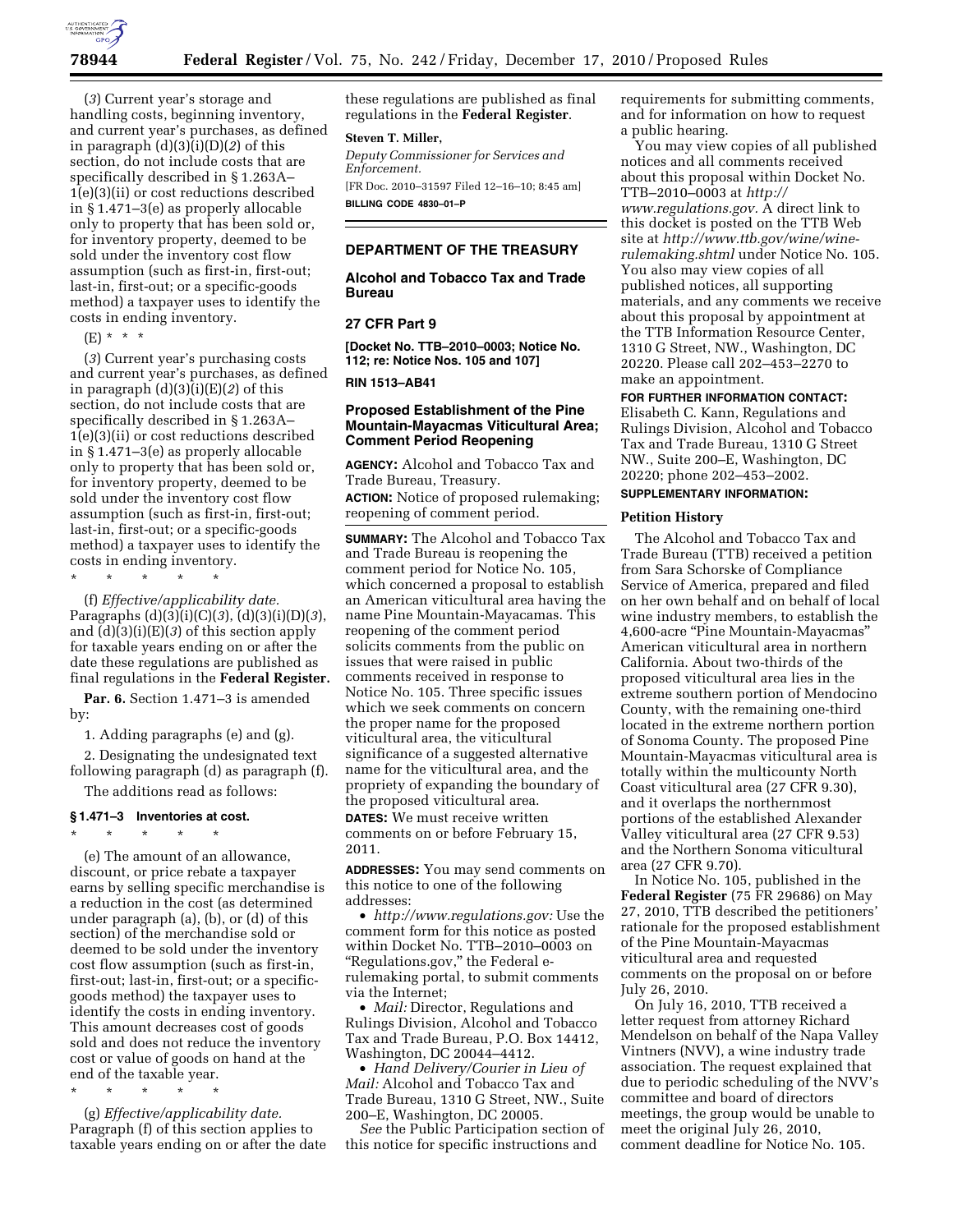The letter therefore requested a 45-day extension to the comment period for Notice No. 105 to allow the NVV to complete and thoroughly vet its comments on the proposed viticultural area. In response to that request, on July 26, 2010, TTB published in the **Federal Register** (75 FR 43446) Notice No. 107 to extend the comment period for Notice No. 105 to September 9, 2010.

### **Comments Received**

During the course of the original and extended comment period on Notice No. 105, TTB received and posted 85 comments from 70 groups and individuals; those comments may be viewed at the Regulations.gov Web site referred to under the **ADDRESSES** caption in this document. Commenters included 36 industry members and 34 nonindustry individuals. Of the commenters, 54 supported, and 16 opposed, establishment of the Pine Mountain-Mayacmas viticultural area with the proposed name and boundary line. The comments in opposition to the proposal as published raised three issues that could warrant a change in the regulatory text proposed in Notice No. 105: (1) The appropriateness of the proposed Pine Mountain-Mayacmas name; (2) the viticultural significance of a suggested modified name for the proposed viticultural area; and (3) the inclusion of additional acreage within the boundary of the viticultural area.

With regard to the appropriateness of the Pine Mountain-Mayacmas name, some commenters questioned the ''Mayacmas'' portion of the name because ''Mayacmas'' is associated with the four counties of Napa, Sonoma, Lake, and Mendocino in northern California rather than just the smaller region within the proposed viticultural area boundary. A number of commenters supported use of the ''Cloverdale Peak'' name instead of "Mayacmas." The following comments in response to Notice No. 105 stated opposition to the Pine Mountain-Mayacmas name: Nos. 41, 43, 44, 45, 48, 50, 53, 55, 56, 57, 59, 60, 63, 65, 76, 78, 79, 81, and 82. Comments that specifically supported the name change to ''Pine Mountain-Cloverdale Peak'' were as follows: Nos. 61, 62, 68, 69, 70, 71, 72, 73, 74, 75, 77, 80, 83, 84, and 85.

The comments supporting a modification of the name of the viticultural area also give rise to the companion issue of the viticultural significance of the modified name. The following comments addressed the viticultural significance of the ''Pine Mountain-Cloverdale Peak'' name: Nos. 61, 62, 68, 69, 71, 75, 77, 80, and 83.

Finally, one comment, No. 68, suggested that if "Pine Mountain-Cloverdale Peak'' is adopted as the viticultural area name, an additional 500 acres along the northern border should be included within the boundary line, in order to encompass Cloverdale Peak. Another commenter suggested in comments 58 and 67 that an additional 40 acres along the southwest border be included within the boundary line.

## **Determination To Re-Open Public Comment Period**

TTB reviewed all comments received in response to Notice No. 105 with reference to the original petition materials. We believe that the comment period for Notice No. 105, which extended from May 27, 2010 to September 9, 2010, was adequate to obtain comments on our initially proposed regulation. However, because of the potential affect on label holders if TTB were to adopt any of the changes proposed in the comments themselves, TTB has determined that it would be appropriate in this instance to re-open the comment period, for the specific purpose of obtaining further public comment on the three issues mentioned above that affect the original proposal, before taking any further regulatory action on this matter.

TTB invites comments on the use of ''Cloverdale Peak'' as a geographical name in conjunction with ''Pine Mountain" to form the "Pine Mountain-Cloverdale Peak'' viticultural area name. Furthermore, the Bureau invites comments on the viticultural significance of the full name "Pine" Mountain-Cloverdale Peak'' and on the viticultural significance of ''Pine Mountain-Cloverdale," "Cloverdale Peak," and "Cloverdale" standing alone. As TTB pointed out in this regard in Notice No. 105, for a wine to be eligible to use a viticultural area name or other term of viticultural significance as an appellation of origin or in a brand name, at least 85 percent of the wine must be derived from grapes grown within the area represented by that name or other term, and the wine must meet the other conditions listed in 27 CFR 4.25(e)(3). If the wine is not eligible to use the viticultural area name as an appellation of origin, and that name or other term of viticultural significance appears in the brand name, then the label is not in compliance and the bottler must change the brand name and obtain approval of a new label. Similarly, if the viticultural area name or other term of viticultural significance appears in another reference on the label in a misleading manner, the bottler would have to obtain approval of a new label.

Finally, TTB invites comments on whether the boundary line should be expanded as suggested in the comments.

#### **Public Participation**

#### *Comments Invited*

The specific purpose of this comment solicitation is to invite comments from interested members of the public on the three issues described in this document that were raised in public comments received in response to Notice No. 105. Please provide any available specific information in support of your comments. All comments previously submitted to TTB regarding Notice No. 105 will be given full consideration, so there is no need to resubmit such comments.

#### *Submitting Comments*

You may submit comments on this notice by using one of the following three methods:

• *Federal e-Rulemaking Portal:* You may send comments via the online comment form linked to this notice in Docket No. TTB–2010–0003 on "Regulations.gov," the Federal e-rulemaking portal, at *[http://](http://www.regulations.gov)  [www.regulations.gov.](http://www.regulations.gov)* A link to the docket is available under Notice No. 105 on the TTB Web site at *[http://](http://www.ttb.gov/wine/wine-rulemaking.shtml) [www.ttb.gov/wine/wine](http://www.ttb.gov/wine/wine-rulemaking.shtml)[rulemaking.shtml.](http://www.ttb.gov/wine/wine-rulemaking.shtml)* Supplemental files may be attached to comments submitted via Regulations.gov. For information on how to use Regulations.gov, click on the site's Help or FAQ tabs.

• *U.S. Mail:* You may send comments via postal mail to the Director, Regulations and Rulings Division, Alcohol and Tobacco Tax and Trade Bureau, P.O. Box 14412, Washington, DC 20044–4412.

• *Hand Delivery/Courier:* You may hand-carry your comments or have them hand-carried to the Alcohol and Tobacco Tax and Trade Bureau, 1310 G Street, NW., Suite 200–E, Washington, DC 20005.

Please submit your comments by the closing date shown above in this notice. Your comments must reference this notice and Notice No. 105 and include your name and mailing address. Your comments also must be made in English, be legible, and be written in language acceptable for public disclosure. TTB does not acknowledge receipt of comments, and the Bureau considers all comments as originals.

If you are commenting on behalf of an association, business, or other entity, your comment must include the entity's name as well as your name and position title. If you comment via Regulations.gov, please include the